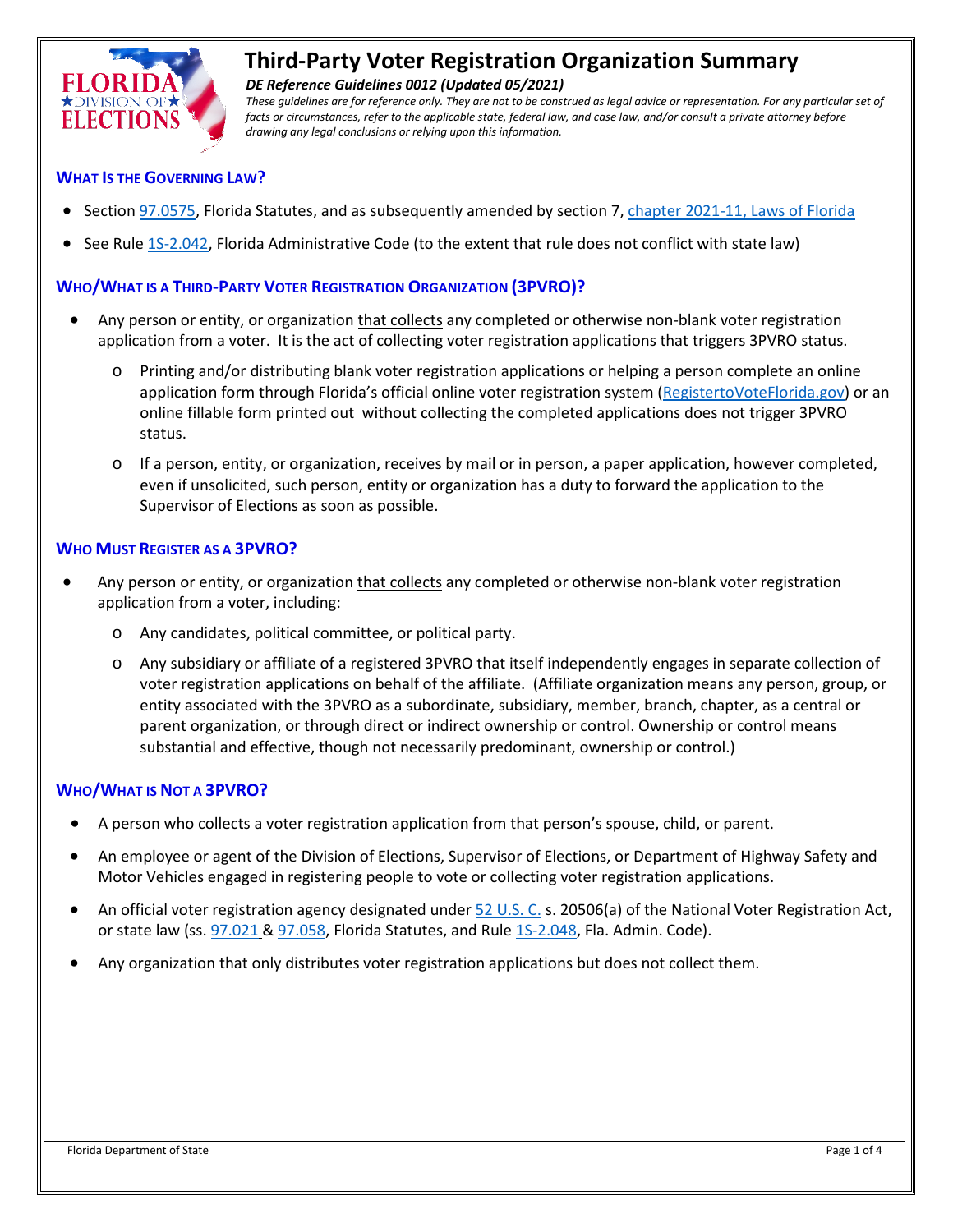## **HOW DOES A 3PVRO REGISTER?**

- Submit [Form DS-DE 119](http://dos.myflorida.com/elections/forms-publications/forms/) (Third-Party Voter Registration Organization Registration Form) before collecting voter registration applications in Florida. The form may be emailed as a pdf attachment to [3PVRO@dos.myflorida.com.](mailto:3PVRO@dos.myflorida.com)
	- o Designate a registered agent (see requirement below).
	- o A "registered agent" of a 3PVRO is considered to be an individual resident in the state or a domestic or foreign corporation or a not-for-profit corporation authorized to transact business in the state with such person or corporation being authorized to accept legal service of process for the 3PVRO.
	- o Forms without registered agent's signature are incomplete.

Note: A 3PVRO "*registered"* agent and a 3PVRO "*registration"* agent do not mean the same thing. A 3PVRO *registration agent* is any person who is employed by or volunteers for the 3PVRO, who collects voter registration applications from Florida voter registration applicants on behalf of the 3PVRO. A person may be a registration agent for more than one 3PVRO.

• Upon approval, Division of Elections will assign the new 3PVRO an ID#.

## **WHAT ARE A 3PVRO'S DUTIES?**

- Comply with state law and rules governing 3PVRO activities, including, but not limited, to:
	- o Registering as a 3PVRO with the State (Division of Elections) if intending to collection voter registration applications
	- o Keeping its 3PVRO information and employee registration agents' information updated within 10 days of any change (Note: The 3PVRO is not required to report or update on volunteer registration agents.)
	- o Placing its assigned 3PVRO ID # on any voter registration application it delivers to the Division of Elections or a Supervisor of Elections (The ID # must be recorded on the bottom portion of the back side of the voter registration application in a manner that does not obscure any other entry.)
	- o Recording the date that a voter registration applicant delivers the application to the 3PVRO or its agent, whether in person or by mail (The date must be noted on the bottom back side of the application in the format MM/DD/YY in a way that does not obscure any other entry.)
	- o Timely submitting all voter registration applications (completed or not) it collects to the Supervisor of Elections or the Division of Elections (see "Penalties for a 3PVRO Not Promptly Delivering Voter Registration Applications" below for timeliness requirements)
		- $\checkmark$  No later than 14 days after the person dates the application or before registration deadline
	- o Serving as a fiduciary for the applicant from whom it collects paper voter registration applications, regardless of the method used to complete the paper application.
	- o Submitting the collected application to the county elections' office in which the applicant resides
	- o Informing the applicant that the application might not be turned in less than 14 days or book closing, whichever is sooner and that the applicant may submit the application directly themselves
	- o Telling the applicant how to register online throug[h RegistertoVoteFlorida.gov](https://www.registertovoteflorida.gov/en/Registration/Index)
	- o Telling the applicant how to find out if application turned in

#### **HOW A 3PVRO UPDATES OR WITHDRAWS ITS REGISTRATION**

- Submi[t Form DS-DE 119](https://dos.myflorida.com/elections/forms-publications/forms/) reflecting the update or withdrawal within 10 days following any change to information previously submitted to the Division of Elections.
- Submit the form as an e-mail attachment in pdf format t[o 3PVRO@dos.myflorida.com.](mailto:3PVRO@dos.myflorida.com)

Florida Department of State Page 2 of 4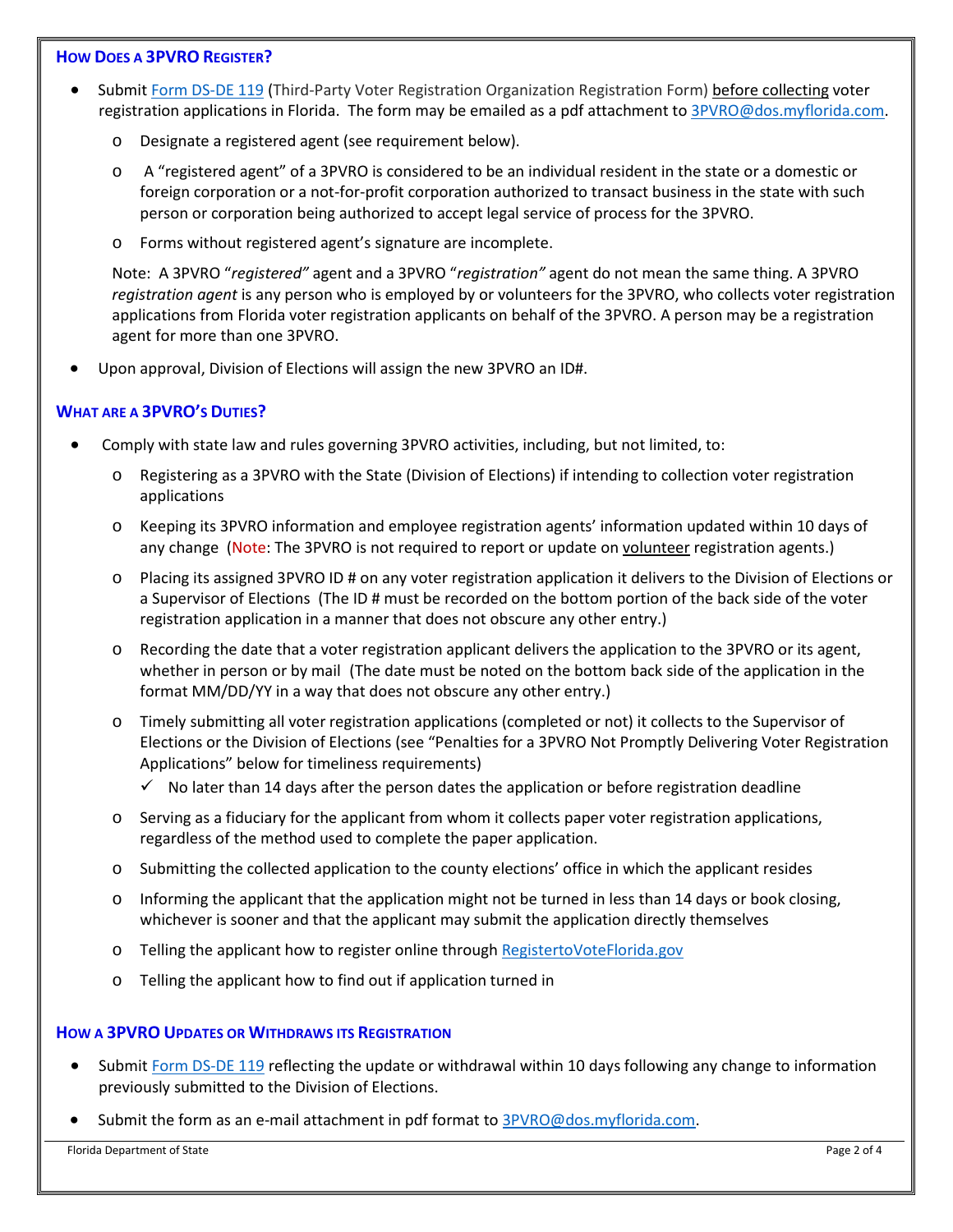Note: If a 3PVRO's registration agent terminates his or her employment, the 3PVRO must file an amended Form [DS-DE 119](https://dos.myflorida.com/elections/forms-publications/forms/) or send an email to the Division reflecting the termination.

## **HOW MAY A 3PVRO OBTAIN VOTER REGISTRATION APPLICATIONS?**

- 3PVROs may obtain voter registration applications in the following ways:
	- o Copy or print them themselves.
	- o Obtain copies from the Division of Elections.
	- o Obtain copies from a supervisor of elections.

The request must be received in writing from a designated officer of the 3PVRO. The first 9,999 applications are provided free of charge; a charge of 1 cent per application is assessed for each subsequent application (see s. [97.052\(](http://www.leg.state.fl.us/statutes/index.cfm?mode=View%20Statutes&SubMenu=1&App_mode=Display_Statute&Search_String=97.052&URL=0000-0099/0097/Sections/0097.052.html)1)(b), Fla. Stat.).

## **SUPERVISOR OF ELECTIONS' DUTIES RELATING TO 3PVROS**

- Include the 3PVRO ID # on the bottom back side of each blank voter registration application it provides to the 3PVRO in a manner that does not obscure any other entry.
- Record the delivery date on the bottom portion of the back side of each non-blank voter registration application returned by a 3PVRO in a manner that does not obscure any other entry. The date of delivery is:
	- o The actual date of receipt if delivered in person or mailed no or clear postmark is on the envelope.
	- o The date of the clear postmark for mailed delivery.
- Report daily the number of voter registration applications (state and federal) provided to and delivered by each 3PVRO.
	- o Due to the Division of Elections by noon each business day for prior business day activity and only required when delivery and receipt of applications actually occurred on the prior business day.)
	- o [Form DS-DE 124](https://dos.myflorida.com/elections/forms-publications/forms/) is required and may be emailed as a pdf attachment to [3PVRO@dos.myflorida.com.](mailto:3PVRO@dos.myflorida.com)
- Report any untimely filed voter registration application by a 3PVRO and include:
	- $\circ$  An explanatory statement in an email to the Division of Elections at [3PVRO@dos.myflorida.com.](mailto:3PVRO@dos.myflorida.com)
	- o Attach documents which reflect the untimely submission in pdf format to [3PVRO@dos.myflorida.com,](mailto:3PVRO@dos.myflorida.com) or send them by express mail or expedited courier service.
	- o For an application that only contains the 3PVRO's ID # and no other information, which was delivered after registration deadline or more than 14 days after the applicant signed the application, the explanatory statement should include a description of the Supervisor of Elections' efforts to contact the applicant to confirm that the application was delivered to the 3PVRO.
- Process received voter registration applications, even if untimely received, with assigned source code "8".

## **PENALTIES FOR A 3PVRO NOT PROMPTLY SUBMITTING COLLECTED VOTER REGISTRATION APPLICATIONS**

- A 3PVRO must promptly deliver applications to the Supervisor of Elections or the Division of Elections —no later than 14 days from date of collection or the deadline for registration ("book closing") for an upcoming election, whichever is sooner, regardless if the  $14<sup>th</sup>$  day falls on a weekend, holiday, or other day on which the office is closed.
- The date the applicant signed the voter registration application is presumed to be the date the 3PVRO received or collected the application.